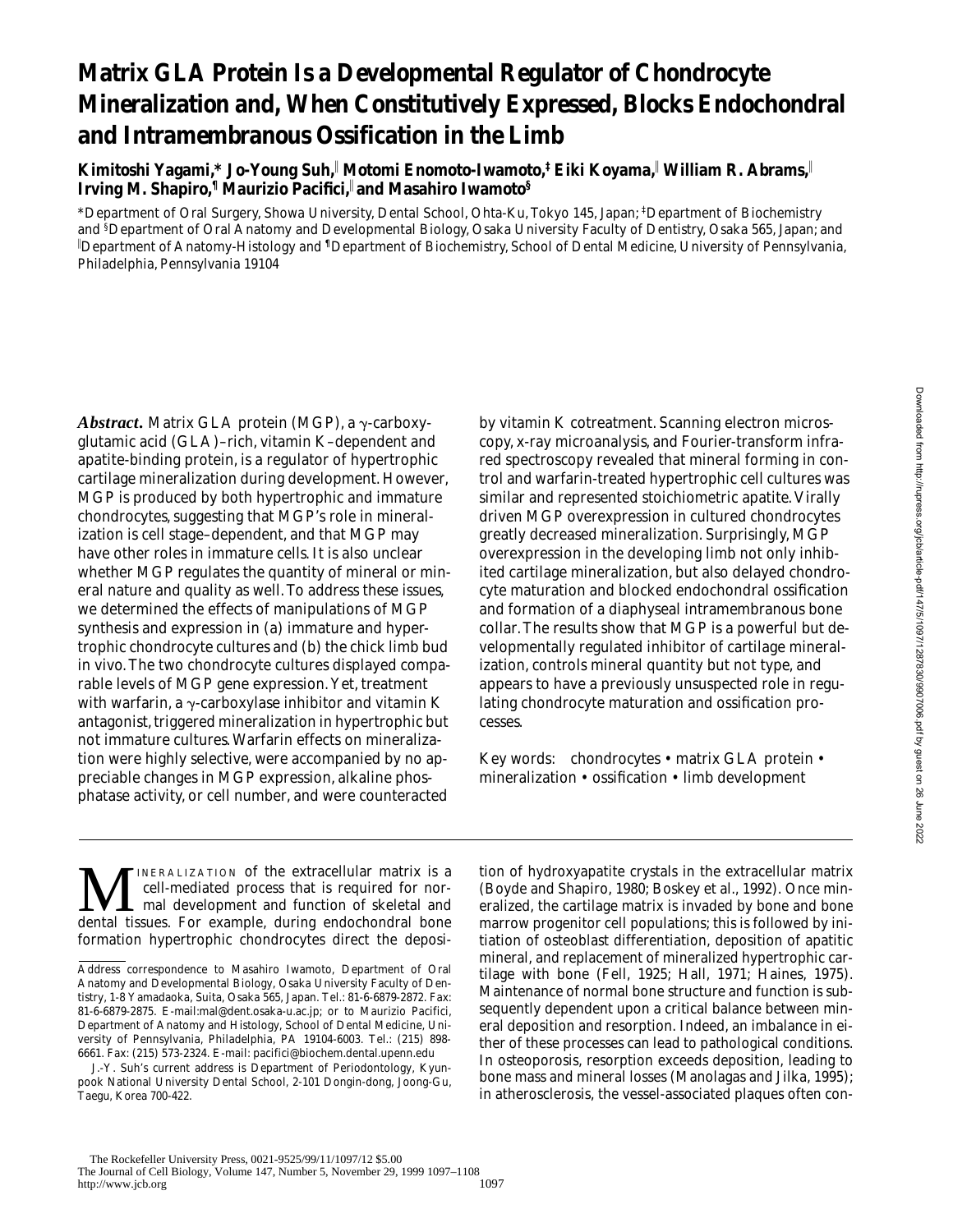tain apatite crystals and may display a histological appearance similar to that of lamellar bone, contributing to tissue stiffness and loss of normal resiliency (Bostrom et al., 1995).

Given the importance of the mineralization process in health and disease, it is not surprising that there is intense scrutiny of the cellular and molecular mechanisms regulating apatite deposition. Two extracellular matrix proteins, matrix GLA protein  $(MGP)^1$  and osteocalcin, have attracted much research interest (Price, 1985; Hale et al., 1988; Hauschka et al., 1989; Luo et al., 1995; Neugebauer et al., 1995; Ducy et al., 1996; Boskey et al., 1998; Munroe et al., 1999). These proteins belong to a large family that includes blood coagulation factors (Furie and Furie, 1988). All members of the family contain glutamyl groups, some of which are posttranslationally modified by a vitamin K–dependent  $\gamma$ -carboxylase into  $\gamma$ -carboxyglutamic acid (GLA) residues (Price, 1985; Suttie, 1985). In both MGP and osteocalcin, the GLA residues promote binding of calcium and phosphate ions. A combination of charge and lattice geometry facilitates adsorption of calcium atoms into the hydroxyapatite crystals (Poser and Price, 1979; Hauschka et al., 1989). During development, MGP and osteocalcin preferentially accumulate in mineralized cartilage and bone (Mark et al., 1988; Price, 1989; Strauss et al., 1990; Barone et al., 1991; Dohi et al., 1992; Neugebauer et al., 1995). These findings have led to the long held view that MGP and osteocalcin must serve important regulatory roles in the mineralization of skeletal and dental tissues (Bronckers et al., 1985; Price, 1985; Hauschka et al., 1989).

Pharmacological and genetic approaches have been used to gain insights into these regulatory roles. For example, treatment of pregnant rats with the vitamin K antagonist, warfarin (Suttie, 1985), reduces GLA residue synthesis in the fetus and newborn and causes severe skeletal malformations. These defects include disorganization and excessive mineralization of growth plate and nasal septum cartilages, precocious closure of the growth plate, growth retardation, and abnormalities in, or absence of, ossification centers (Price et al., 1982; Price, 1989; Feteih et al., 1990). A similar prenatal exposure to warfarin is associated with embryopathy and skeletal defects in humans (Hall et al., 1980). Recent genetic studies have shown that mice lacking a functional MGP gene are viable, but exhibit increased calcification of growth plate cartilage, short stature, osteopenia, and fractures (Luo et al., 1997). The MGP-deficient mice die around two months of age as a result of excessive abnormal calcification of their arteries leading to blood vessel rupture. In a related study, ablation of the osteocalcin gene was also found to be compatible with life (Ducy et al., 1996). Though viable, fertile, and seemingly normal during early postnatal life, the osteocalcin-null mice exhibit excessive bone formation. Mutations in the human MGP gene cause Keutel syndrome, a disorder characterized by excessive cartilage calcification

1. *Abbreviations used in this paper:* APase, alkaline phosphatase; FT-IR, Fourier transform infrared spectroscopy; GLA, γ-carboxyglutamic acid; MGP, matrix GLA protein; pNP, p-nitrophenyl phosphate; RT-PCR, reverse transcriptase PCR; SEM, scanning electron microscopy.

(Munroe et al., 1999). The above pharmacological and genetic studies have led to the intriguing conclusion that, despite their abundance in skeletal tissues and their ability to bind calcium and apatite, MGP and osteocalcin may actually serve as inhibitors of cartilage mineralization and bone formation, respectively.

There are additional intriguing and unanswered questions regarding MGP function. First, the protein is not only present in the mineralizing zone of the growth cartilage, but is also present in articular cartilage and certain nonskeletal tissues. Yet, interference with MGP function in vivo by warfarin treatment or ablation of the MGP gene does not lead to widespread random mineralization. Excessive mineralization is seen only at specific sites, such as the growth cartilage and arteries (Price et al., 1982; Luo et al., 1997). This finding raises the possibility that MGP function in mineralization may depend on the stage of development of the responding cells or the nature of the responding cells. A second question is whether MGP mainly determines the quantity of mineral deposited or whether it influences the type and quality of mineral. Last, it is not known whether overexpression of MGP simply causes effects opposite to those seen after warfarin treatment or MGP gene ablation, or whether there are additional effects indicative of other functions of the protein. In the present study, we have examined these three questions. We show that MGP is a developmentally regulated modulator of chondrocyte matrix mineralization and mainly controls mineral quantity but not quality. We show also that constitutive MGP expression in the chick limb in vivo not only inhibits cartilage mineralization, but also blocks chondrocyte maturation and intramembranous and endochondral ossification.

# *Materials and Methods*

#### *Cell Cultures*

Immature and hypertrophic chondrocytes were isolated from the caudal one-third portion and the cephalic core portion of day 17–18 chick embryo sterna, respectively (Pacifici et al., 1991b; Iwamoto et al., 1993a,b). Tissue fragments were pretreated for 2 h at 37°C with 0.25% trypsin to eliminate perichondrial and blood cells, and were then treated with a fresh 0.25% trypsin/0.1% collagenase enzyme mixture for an additional 2–3 h. The resulting cell populations were filtered, recovered by centrifugation, and plated at a density of 1.3  $\times$  10 $^6$  cells/60-mm tissue culture dish or 2  $\times$  10 $^5$ cells/22-mm well (12 well plates). Cells were grown continuously, without subculturing, for  $\sim$ 2 wk in monolayer. During the first 2 d, cultures received 4 U/ml of testicular hyaluronidase to minimize cell detachment (Leboy et al., 1989). Cultures were fed every other day with Dulbecco's modified high glucose Eagle's medium containing 10% fetal calf serum, 2 mM L-glutamine, and 50 U/ml penicillin and streptomycin (complete medium) (Pacifici et al., 1991a).

To allow cells to deposit mineral, confluent cultures received complete medium supplemented with  $5 \text{ mM } \beta$ -glycerophosphate to serve as a phosphate source and with 25  $\mu$ g/ml ascorbic acid or 35 nM all-trans-retinoic acid to serve as mineralization cofactors (Leboy et al., 1989; Iwamoto et al., 1993a). Complete medium supplemented with ascorbate and  $\beta$ -glycerophosphate was termed medium A, and complete medium supplemented with retinoic acid and  $\beta$ -glycerophosphate was termed medium B. Mineral was revealed by staining with alizarin red (McGee-Russel, 1958). When indicated, cultures were treated with  $3-10 \mu M$  vitamin K, warfarin, or a combination of both biochemicals. Stock solutions  $(1,000\times)$  of warfarin and vitamin K3 were made in saline, whereas vitamin K1 and K2 stock solutions were made in 95% ethanol. Untreated cultures received equal volumes of vehicle. During treatment, the medium was changed daily.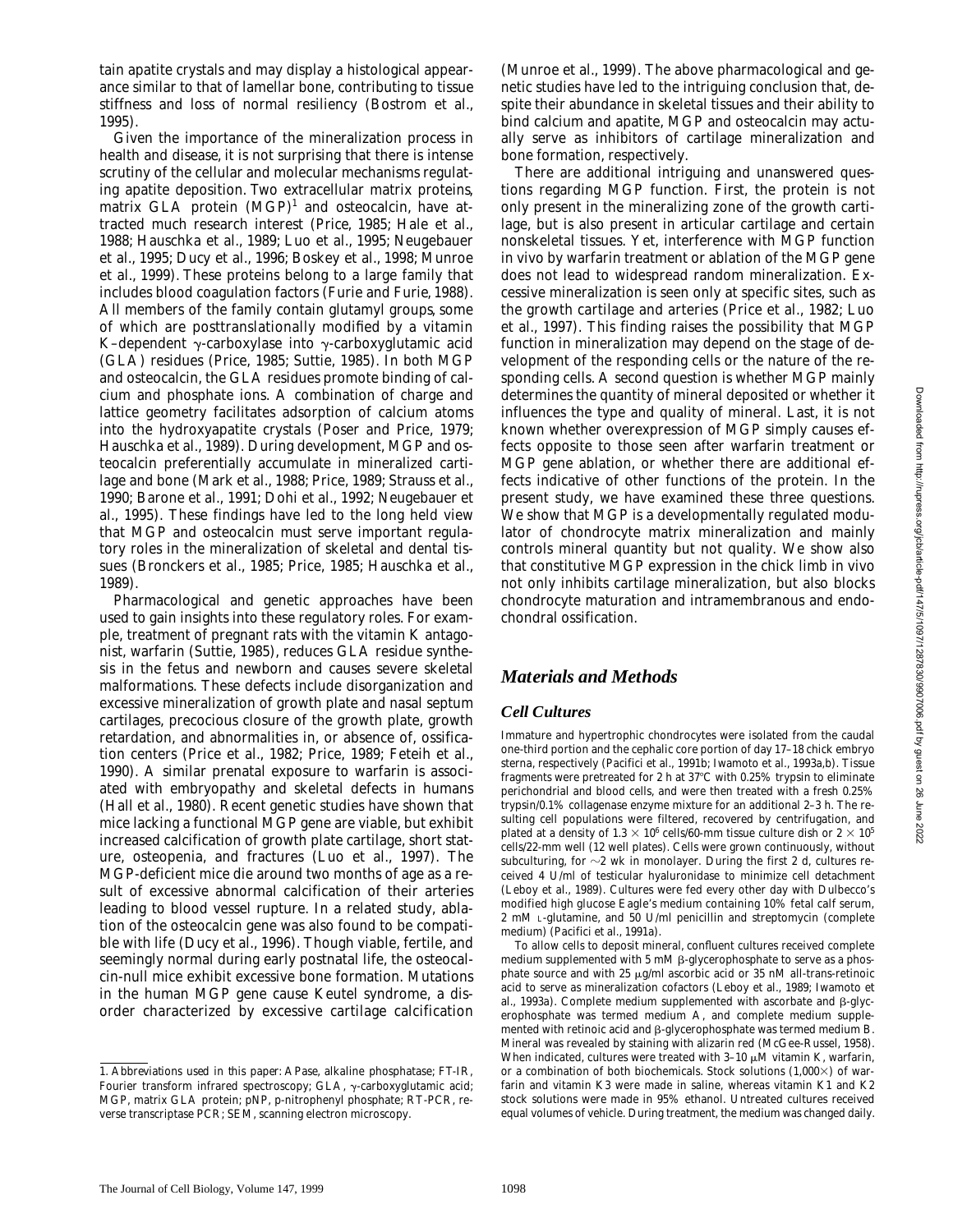The APase activity of the cell layer was measured using p-nitrophenyl phosphate (pNP) as a substrate (Pacifici et al., 1991b). Cells were scraped from the dish, recovered by centrifugation, and resuspended in ice-cold 0.9% NaCl in 3 mM Tris-HCl, pH 7.4. One half of each cell suspension was centrifuged for 1 min in a microfuge (10,000 *g*) and the resulting cell pellet was solubilized in 0.9% NaCl and 0.2% Triton X-100. Samples were clarified by centrifugation for 5 min and the supernatants were mixed with one volume of 1 M Tris-HCl, pH 9.0, containing 1 mM pNP and 1 mM MgCl2. The reaction was stopped by addition of 0.25 vol of 1 N NaOH, and hydrolysis of pNP was monitored as a change in absorbance at 410 nm. The remaining half of each cell suspension was used to determine DNA content (Johnson-Wint and Hollis, 1982).

For calcium determination, cultures in multiwell plates were rinsed three times with 0.9% NaCl in 10 mM Tris-HCl, pH 7.4, and extracted with 0.5 ml/well of 1 N HCl for 30 min at room temperature. The calcium concentration in the extract was determined by atomic absorption spectrophotometry (Perkin-Elmer 2380) in the presence of  $0.1\%$  LaCl<sub>3</sub> (Iwamoto et al., 1993a).

### *Northern Blot Analysis*

Total RNAs were isolated from chondrocyte cultures as described (Pacifici et al., 1991b; Iwamoto et al., 1993b). For Northern blot analysis, 10  $\mu$ g of total RNA denatured by glyoxalation was fractionated on 1% agarose gels and transferred to Hybond-N membrane. Blots were stained with 0.04% methylene blue to verify that each sample had been transferred efficiently. Blots were hybridized in  $6 \times$  SSC,  $5 \times$  Denhardt's solution, 100  $\mu$ g/ml sheared salmon sperm DNA, 2% SDS, and 50% formamide at 45°C overnight with 32P-labeled cDNA MGP probe. A 306-bp full-length chick MGP cDNA clone was prepared in the pTA vector by reverse transcriptase PCR (RT-PCR), using primers designed on published sequence (Wiedemann et al., 1998). The EcoRI-BamHI insert was excised and labeled with [32P]CTP by random priming. Blots were exposed to Kodak x-ray Bio-Max films at  $-70^{\circ}$ C for different lengths of time to insure linearity of exposure.

# *Fourier Transform Infrared (FT-IR) Analysis*

This procedure was carried out as described (Iwamoto et al., 1993b; Rey et al., 1995; Gadaleta et al., 1996). Cultures were rinsed three times with 0.9% NaCl in 10 mM Tris-HCl, pH 7.4, freeze-dried at  $-60^{\circ}$ C, and stored dessicated. Samples were analyzed by FT-IR spectroscopy using a Nicolet Magna–IR spectrometer operated in the diffuse reflectance mode. Each sample was gently milled in an agate mortar and layered on KBr at a KBr: sample ratio of 300:1 (wt/wt). Routinely, 300 interferograms were collected at  $4 \text{ cm}^{-1}$  resolution; the background was subtracted using a nonmineralized chondrocyte preparation. Spectra were co-added and the resulting interferograms were fourier transformed; second derivative spectra  $(1,200-500 \text{ cm}^{-1})$  were obtained using a software package (Omnic). Resolution factors are presented in the legend of each figure.

# *Scanning Electron Microscopy (SEM) and X-ray Microanalysis*

Chondrocyte monolayer cultures were processed for these analyses as described previously (Harrison et al., 1995). In brief, cultures were rinsed with PBS, fixed with 1:1 dilution of Karnovsky's fixative for 30 min, postfixed with full strength Karnovsky for 1 h, and then dehydrated by incubation in 10, 30, 50, 70, 80, 90, 95, and 100% ethanol (15 min each); incubation with 100% ethanol was repeated twice. After removal of the last ethanol, the cells were covered with Freon 113; the dishes were sealed with parafilm in which a few holes were punctured with a needle, and were allowed to dry slowly under a hood overnight. A circle  $\sim$ 2 cm in diameter was cut from each dish and mounted by colloidal silver paint onto an aluminum stub and cells were carbon sputter–coated. Samples were viewed using a JEOL T330A scanning electron microscope and were simultaneously examined by energy dispersive x-ray microanalysis using Kevex hardware (Kevex Corp.) with Quantex 5 software.

#### *RCAS Construction and Room Temperature–PCR (RT-PCR) Analysis*

The entire coding sequence of chick MGP (Wiedemann et al., 1998) was

amplified by RT-PCR (see below) and subcloned into the RCAS(A) retroviral vector (Hughes et al., 1987). The resulting plasmid (RCAS-MGP) was resequenced to verify sequence fidelity. Recombinant plasmid DNA was transfected into chick embryo fibroblasts by a FuGENE6 transfection reagent (Boehringer Mannheim). Recombinant viral particles released into the medium were concentrated using a centrifugation concentrator and used to infect freshly isolated chondrocytes (Iwamoto et al., 1993b).

For determination of efficiency of viral infection, cultured chondrocytes were detached by trypsinization and replated onto poly-L-lysine– coated dishes at a density of 2  $\times$  10 $^6$  cells/ml. After 15 min, adhered cells were washed with PBS twice, fixed with 3.7% neutralized formaldehyde solution for 5 min, and permeabilized by incubation with PBS containing 0.5% Triton X-100 for 15 min. Cells were incubated with hybridoma culture supernatant containing AMV-3C2, a mouse mAb against the gag protein of avian myeloblastosis virus and recognizing cells harboring avian Rous sarcoma or leukemia virus. Detection of bound antibody was obtained by the ABC method using Histofine kits (Nichirei).

RT-PCR was carried out as described (Enomoto-Iwamoto et al., 1998). 1 µg of whole cellular RNA was reverse transcribed by Superscript reverse transcriptase (GIBCO BRL) and random hexamers. After reverse transcription, samples were amplified for the indicated number of cycles using Elongase (GIBCO BRL) at the following conditions: 10 s at 95°C for denaturation and 1 min at  $60^{\circ}$ C for annealing and extension. The sequences of chick MGP primers were based on the report by Wiedemann et al. (1998) and were: 5' GAGTGAGGCACAGCAAGAGACA 3' and 5' AGGAGGTTACCCTGAGGTCCAA 3', generating a 402-bp fragment. The chick cytoplasmic  $\beta$ -actin primers were as follows: 5' AAG-GAGAAGCTGTGCTACGTCG 3' and 5' CTTCTGCATCCTGTCAG-CAATG 3', generating a 309-bp fragment (Kost et al., 1983).

#### *Implantations in Chick Embryo Limb Buds and In Situ Hybridization*

Chick embryo fibroblasts transfected with RCAS-MGP or control insertless RCAS plasmids were grown to confluency in monolayer. Small cell layer fragments,  ${\sim}200$ –300  ${\upmu}$ m $^2$ , were scraped off the culture dish surface and were microsurgically implanted in the mesenchyme at the distal region of the leg bud of Hamburger-Hamilton stage 22–23 chick embryos (Koyama et al., 1996). Eggs were returned to the incubator and allowed to develop further. At the indicated time points, embryos were removed from eggs, sacrificed, and examined visually or under a dissecting scope to determine the gross effects of experimental manipulations on limb development. Control and experimental limbs were removed, fixed in 4% paraformaldehyde, embedded in paraffin, and sectioned. Sections were processed for general histology by staining with hematoxylin and eosin stains and for histochemical detection of mineral by staining with 0.5% alizarin red S solution, pH 4.0, for 5 min at room temperature.

Companion continuous  $5-\mu m$  sections were processed for in situ hybridization using <sup>35</sup>S-labeled riboprobes as described previously (Koyama et al., 1996) to determine the gene expression patterns of MGP, type II collagen, and type X collagen. The cDNA clones used were the following: a full-length chick MGP clone prepared by RT-PCR (see above), the 0.8 kb chick type II collagen clone pDLr2, and the 0.197-kb chick type X collagen clone pDLr10 (Leboy et al., 1989).

# *Results*

#### *Warfarin Effects on Mineralization in Cultured Chondrocytes*

In the first set of experiments, we determined whether interference with endogenous MGP function by treatment with the vitamin K antagonist, warfarin, causes excessive matrix mineralization regardless of the stage of maturation of chondrocytes or whether the effects are developmentally regulated. To this end, confluent multiwell cultures of immature and hypertrophic chick embryo sternal chondrocytes were treated with  $10 \mu M$  warfarin for 4 d in medium containing supplements required for mineral deposition in culture, namely the phosphate donor  $\beta$ -glycerophosphate and the collagen synthesis cofactor ascorbic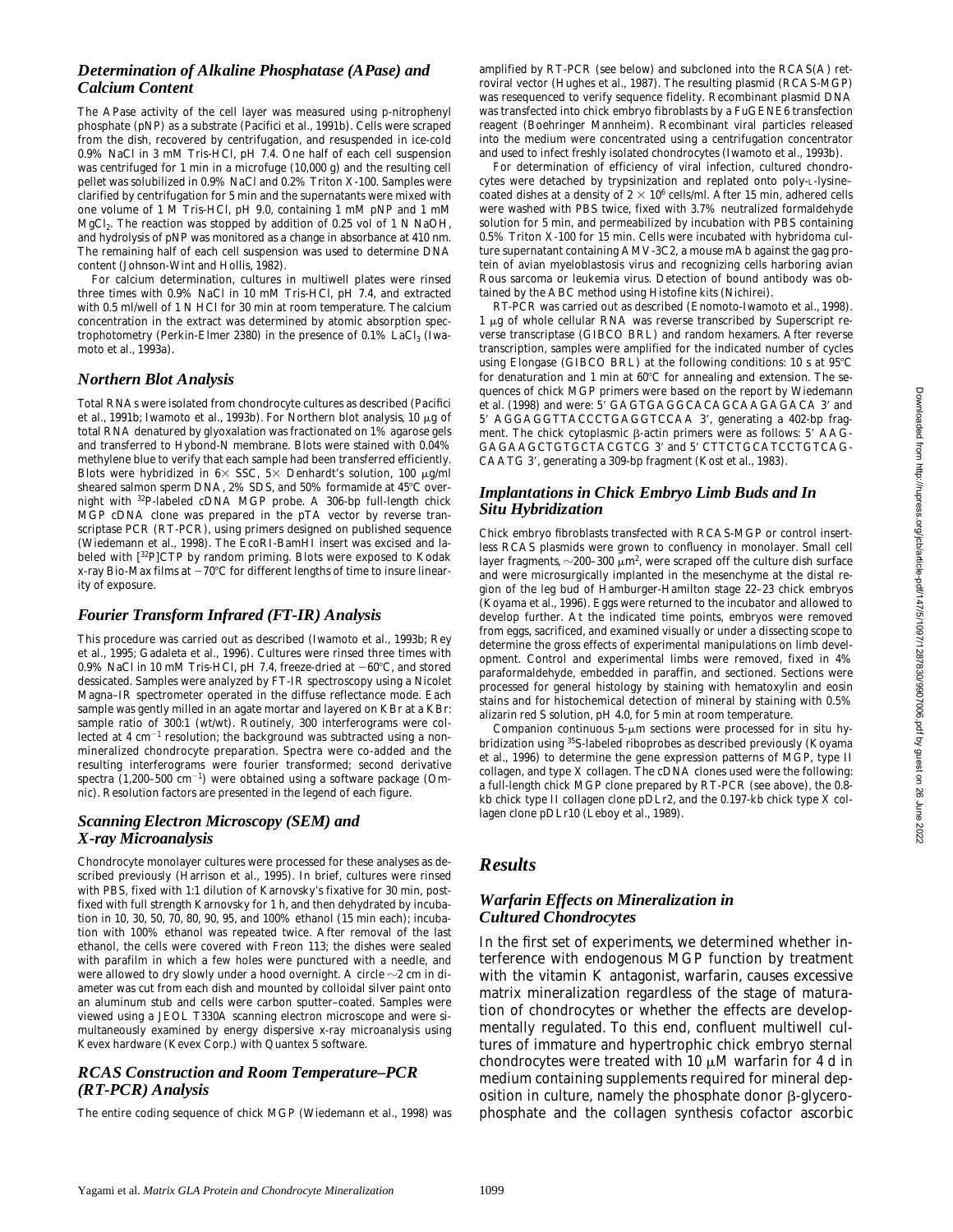

acid (hereafter called medium A). As controls, companion cultures were treated with warfarin plus vitamin K1 or vitamin K1 alone, or were left untreated. To detect mineralization, cultures were stained with alizarin red or subjected to cell layer–associated calcium content analysis. We found that warfarin treatment had no appreciable effects on mineralization in immature chondrocyte cultures (Fig. 1, A and B); these cultures all contained  $\sim$ 1–1.5  $\mu$ g/ $\mu$ g DNA of cell layer–associated calcium. However, the warfarin treatment markedly stimulated mineralization of the hypertrophic cultures (Fig. 1, I and J); cell-associated calcium content increased from  $\sim$ 3.3  $\pm$  0.4  $\mu$ g/ $\mu$ g DNA in control to 11.2  $\pm$  2.1  $\mu$ g/ $\mu$ g DNA in warfarin-treated cultures. The warfarin stimulation of mineralization was counteracted by cotreatment with vitamin K1 (Fig. 1 L), attesting to the specificity of warfarin effects. Vitamin K1 alone had no obvious effects in either hypertrophic (Fig. 1 K) or immature cultures (Fig. 1, C and D). Vitamin K2 and K3 gave identical results (not shown); thus, the three vitamins were

To insure that the differential responses above were specific, reflected the cells' potentials to mineralize, and were not influenced by the type of mineralization cofactors used, similar confluent immature and hypertrophic cultures were grown for 4 d in medium supplemented with b-glycerophosphate and retinoic acid (hereafter called medium B). In earlier studies, we showed that retinoic acid is a stronger stimulator of mineralization-related activities in chondrocytes (Iwamoto et al., 1993a). Cultures in medium B were treated with 10 mM warfarin, 10 mM vitamin K, or both as above. Even in this medium, warfarin treatment failed to stimulate matrix mineralization in immature cultures (Fig. 1, E–H), but did so in hypertrophic cultures

(Fig. 1, M and N). Calcium content increased from 14.4  $\pm$ 2.7  $\mu$ g/ $\mu$ g DNA in control hypertrophic cultures to 32.6  $\pm$  $4.2 \mu g/\mu g$  DNA after warfarin treatment. This stimulation was counteracted by cotreatment with vitamin K (Fig. 1 P). Interestingly, the substantial mineralization seen in control hypertrophic cultures (Fig. 1 M) was partially counteracted by treatment with vitamin K (Fig. 1 O), which decreased the cell layer-associated calcium content to  $9.161.8 \mu g/\mu g$  DNA.

alone (A, E, I, and M).

*Figure 1.* Micrographs of multiwell cultures of immature (A–H) and hypertrophic (I–P) stained with alizarin red to reveal mineralization. Confluent cultures in medium A or medium B were treated with 10  $\mu$ M warfarin (B, F, J, and N), 10  $\mu$ M vitamin K3 (C, G, K, and O), and both warfarin and vitamin K (D, H, L, and P) for 4 d. Companion control cultures received vehicle

To investigate whether higher doses of warfarin or longer treatment periods could actually induce mineralization in immature cultures, cultures in medium A and B were treated with 10, 20, or 30  $\mu$ M warfarin for 4 d; parallel cultures were treated for 8 d. We found that neither the higher warfarin concentrations used (Fig. 2, A–H) nor the longer treatment period (not shown) resulted in mineralization of immature chondrocyte cultures.



*Figure 2.* Micrographs of confluent immature cultures grown in medium A or B, treated for 4 d with 10, 20, or 30  $\mu$ M warfarin, and stained with alizarin red.

The Journal of Cell Biology, Volume 147, 1999 1100

used interchangeably hereafter.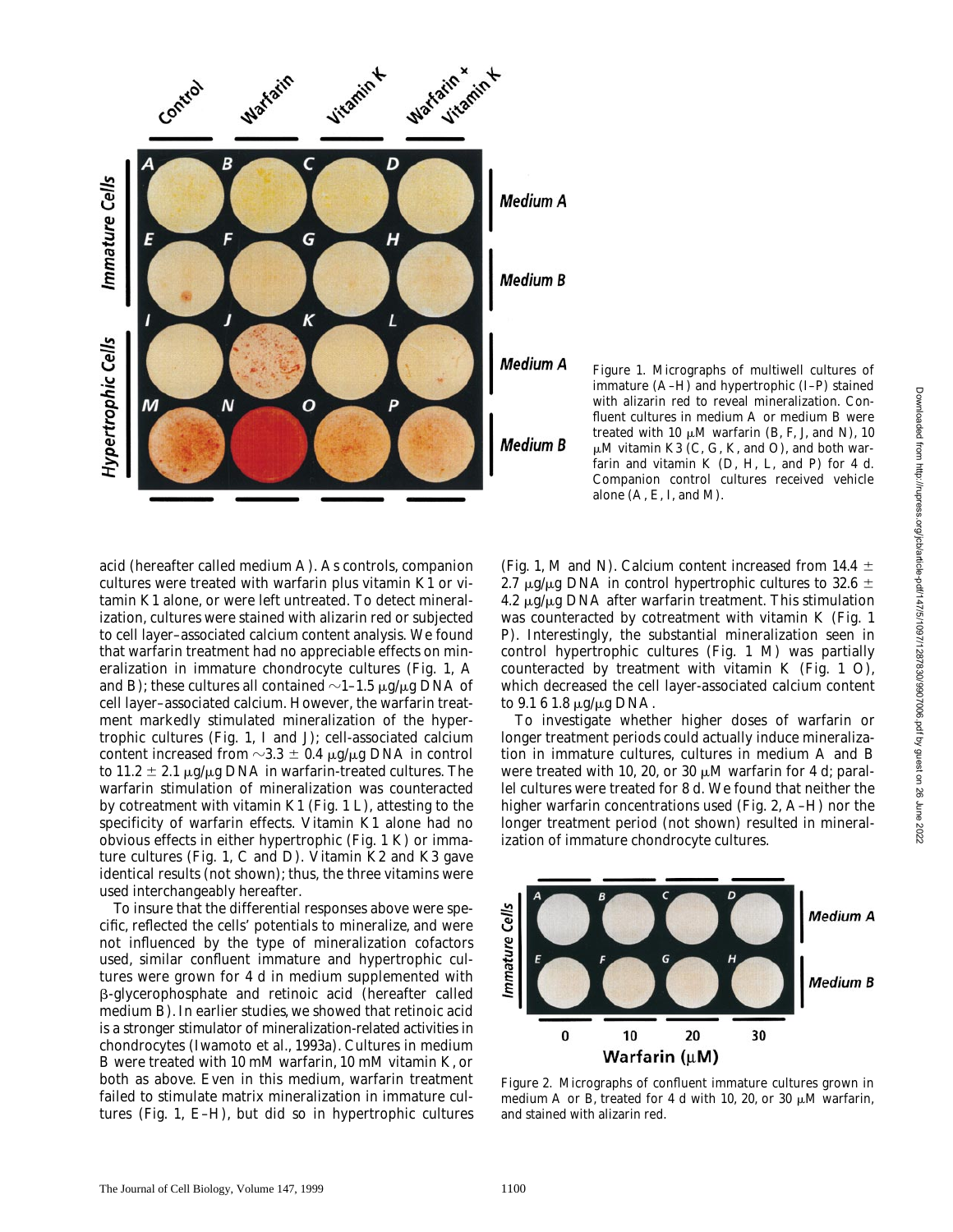To determine the relationship between mineralization responses and endogenous MGP gene expression, cultures of immature and hypertrophic chondrocytes in medium A or medium B were treated as above and were processed for Northern blot analyses. We found that both immature and hypertrophic cultures contained obvious amounts of the 1.3- and 3.0-kb MGP RNAs (Fig. 3, A and B, respectively) (Wiedemann et al., 1998). Cultures in medium A contained two to threefold more MGP transcripts (Fig. 3, A and B, lane 1) than cultures in medium B (Fig. 3, A and B, lane 5). However, these basal levels of expression were not significantly affected by treatment with warfarin, vitamin K, or warfarin plus vitamin K (Fig. 3, A–B, lanes 1–8).

Since APase is an enzyme whose activity is closely associated with the mineralization process, we determined the activity of the phosphatase in control and warfarin-treated hypertrophic cultures. We found no change in APase activity per cell as a result of warfarin and vitamin K treatments or cotreatments in either medium A or medium B (Fig. 4, A and B). This analysis also showed that warfarin treatment had no effect on cell number (Fig. 4, C and D). Thus, MGP function in mineralization as revealed by warfarin interference depends on the stage of chondrocyte maturation, does not appear to be related to MGP expression levels, and does not involve changes in APase activity.

#### *Analysis of Mineral*

We determined next whether MGP regulates only the quantity of mineral deposited by cells in their matrix or may also affect mineral nature and overall quality. Thus, we compared the mineral deposited by control and war-Farin-treated hypertrophic chondrocytes by SEM, x-ray microanalysis, and FT-IR spectroscopy. Cells used for



*Figure 3.* Northern blot analysis of MGP gene expression. Confluent immature (A) and hypertrophic (B) cultures in medium A or medium B were treated for 4 d with warfarin, vitamin K, or both. Blots (10  $\mu$ g RNA/lane) were stained with methylene blue to reveal the ribosomal bands and to verify equal loading and transfer efficiency. Blots were hybridized with a <sup>32</sup>P-labeled MGP probe and exposed to x-ray films. The two main 3.0- and 1.3-kb MGP transcripts are indicated.



*Figure 4.* Histograms showing levels of APase activity and DNA content in hypertrophic chondrocyte cultures. Confluent cultures grown in medium A (A and C) and medium B (B and D) were left untreated (solid bars) or were treated with 10  $\mu$ M warfarin (open bars) for 4 d in the absence or presence of indicated doses of vitamin K. After treatment, aliquots of the cell layer were used for determination of APase activity and DNA content.

these experiments were grown in medium B because they formed more mineral than cells in medium A (Fig. 1). When viewed by SEM, many crystals were observed on, and to be associated with, the cell surface in both control and warfarin-treated cells (Fig. 5, A and B). When examined at a higher magnification, each crystal displayed a typical multibead organization, with beads averaging 200– 400 nm in diameter (Fig. 5 B, inset). After SEM, multiple microscopic fields were subjected to x-ray microanalysis. Prominent phosphorus and calcium peaks were produced by crystals in both cultures (Fig. 5, C and D). Integration of the peaks showed that the calcium/phosphorus molar ratio was  $\sim$ 1.3–1.4, thus, resembling that of apatite in hypertrophic cartilage (Boyde and Shapiro, 1980; Boskey et al., 1992).

To examine the mineral composition in greater detail, mineral samples from control and warfarin-treated cultures were examined by FT-IR spectroscopy (Fig. 6). The samples elicited similar second derivative spectra in the  $v_1$  $\rm v_3$  phosphate region 1,200–950 cm $^{-1}$  (Fig. 6, A and B), with clear peaks at 1,160, 1,102, 1,028, 962, and 906  $\rm cm^{-1}$  that are characteristic of stoichiometric hydroxyapatite. Likewise, similar second derivative spectra were observed in the  $v_4$ phosphate domain  $650-500$  cm<sup>-1</sup> (Fig. 6, C and D) with strong peaks at 606 and 565  $cm^{-1}$  attributable to phosphate ions in apatite, and in the  $v_2$  carbonate region 890–  $850$  cm<sup>-1</sup> (Fig. 6, E and F). Bands at 880, 875, and 872  $\text{cm}^{-1}$  in the carbonate region indicated that  $\text{CO}_3$  had at least in part substituted for  $OH$  and  $PO<sub>4</sub>$ , and that carbonate apatite was present in the mineralized cultures. Thus,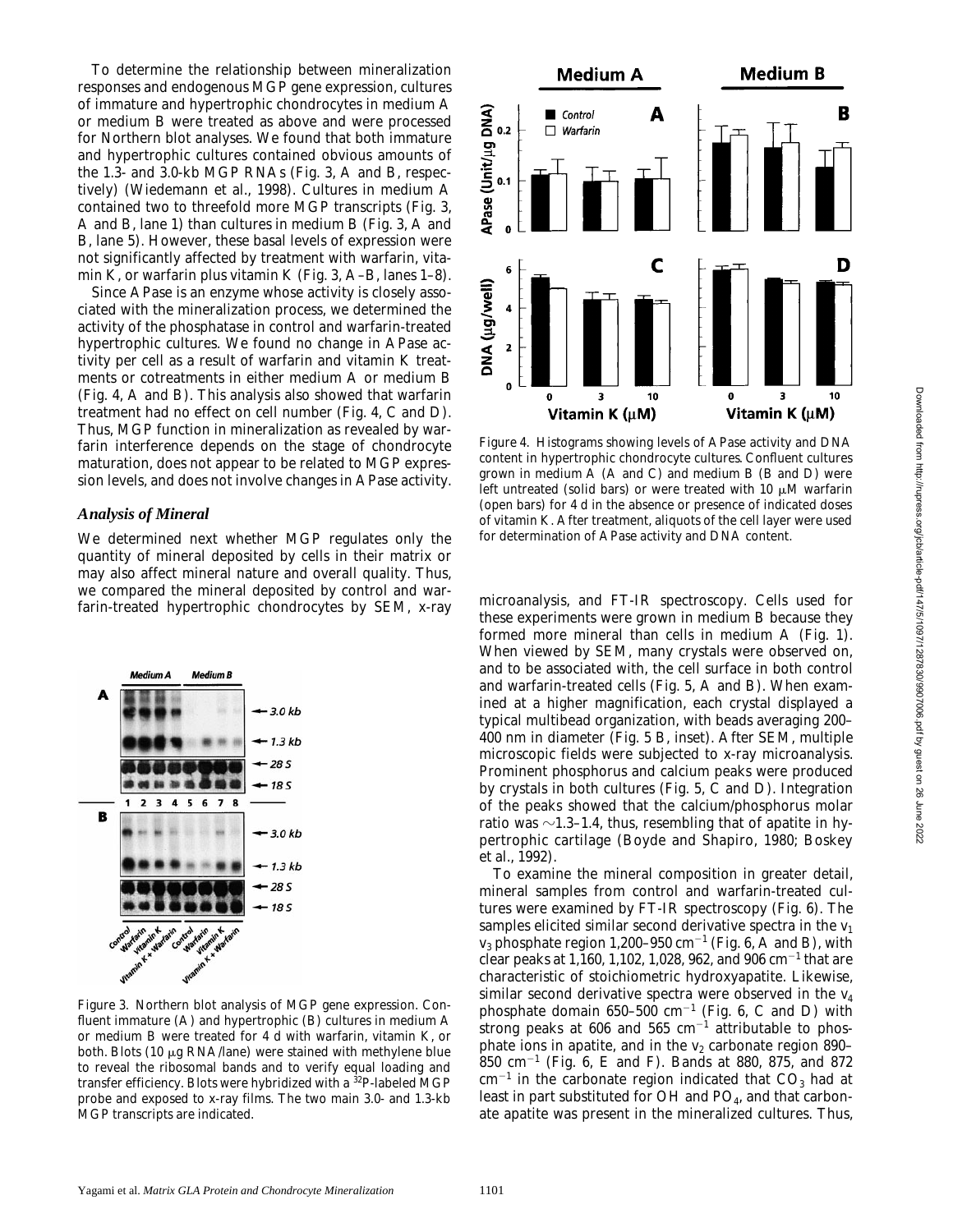

*Figure 5.* Scanning electron micrographs of chondrocyte cultures (A and B) and x-ray element microanalysis of mineral present (C and D). Confluent hypertrophic cultures in medium B were treated with 10  $\mu$ M warfarin for 4 d (B and D) or were left untreated (A and C), and were then processed for SEM and x-ray analyses. Note the numerous mineral crystal deposits present in both cultures (A and B). Inset in B is a higher magnification view of one such deposit revealing its multibead structure. X-ray analysis of crystals (C and D) shows that they contain prominent phosphorus (P) and calcium (Ca) peaks in ratios typical of biologic apatite. The position of sulfur (S) and iron (Fe) is indicated.

qualitatively similar mineral is deposited by hypertrophic chondrocytes in the absence or presence of warfarin. In both cases, the mineral has morphological, organizational, and biochemical characteristics of apatite crystals displaying relatively low crystallinity, typical of mineralizing cells in culture as well as young bone tissue in vivo (Roufosse et al., 1984; Rey et al., 1991; Iwamoto et al., 1993b; Rey et al., 1995).

#### *MGP Overexpression in Cultured Chondrocytes*

We asked next whether the amount of MGP expressed by hypertrophic chondrocytes is a factor influencing the mineralization potential of the cells. To address this question, we constructed an RCAS-based expression vector (Hughes et al., 1987) encoding full-length chick MGP and used the resulting viral particles (RCAS-MGP) to infect freshly isolated hypertrophic chondrocyte populations. As a control, companion cells were infected with insertless RCAS viral particles. Cultures were grown for  $\sim$ 1 wk until confluent, and were processed for RT-PCR to estimate the levels of MGP gene expression and for immunocytochemistry to determine the percentage of virally infected cells in control and RCAS-MGP cultures, using an antibody to the viral structural protein p19. We found that MGP gene expression was significantly higher in RCAS-MGP cultures (expressing both endogenous and virally encoded MGP) (Fig. 7 B) than in control cultures (expressing endogenous MGP only) (Fig. 7 A). Housekeeping actin gene expression was identical in both cell populations (Fig. 7, C and D). Immunocytochemistry revealed that  $\sim 60\%$  of the cells

in both control and RCAS-MGP cultures were virally infected (Fig. 7, E and F, respectively).

To determine the effects of MGP overexpression on mineralization, companion multiwell cultures were maintained in mineralization medium A or B for 7 d (rather than 4 d as in the experiments above) to induce optimal mineralization. At the end of this period, cultures (in duplicate) were stained with alizarin red to reveal mineral deposition. Control cultures were clearly stained by alizarin red (Fig. 8 A, RCAS), indicating that the cells had



*Figure 6.* FT-IR analysis of mineral. Confluent hypertrophic chondrocyte cultures were left untreated (A, C, and E) or were treated for 4 d with 10  $\mu$ M warfarin for 4 d (B, D, and F) in medium B. After treatment, cell layers were processed for mineral harvest and samples were analyzed by FT-IR.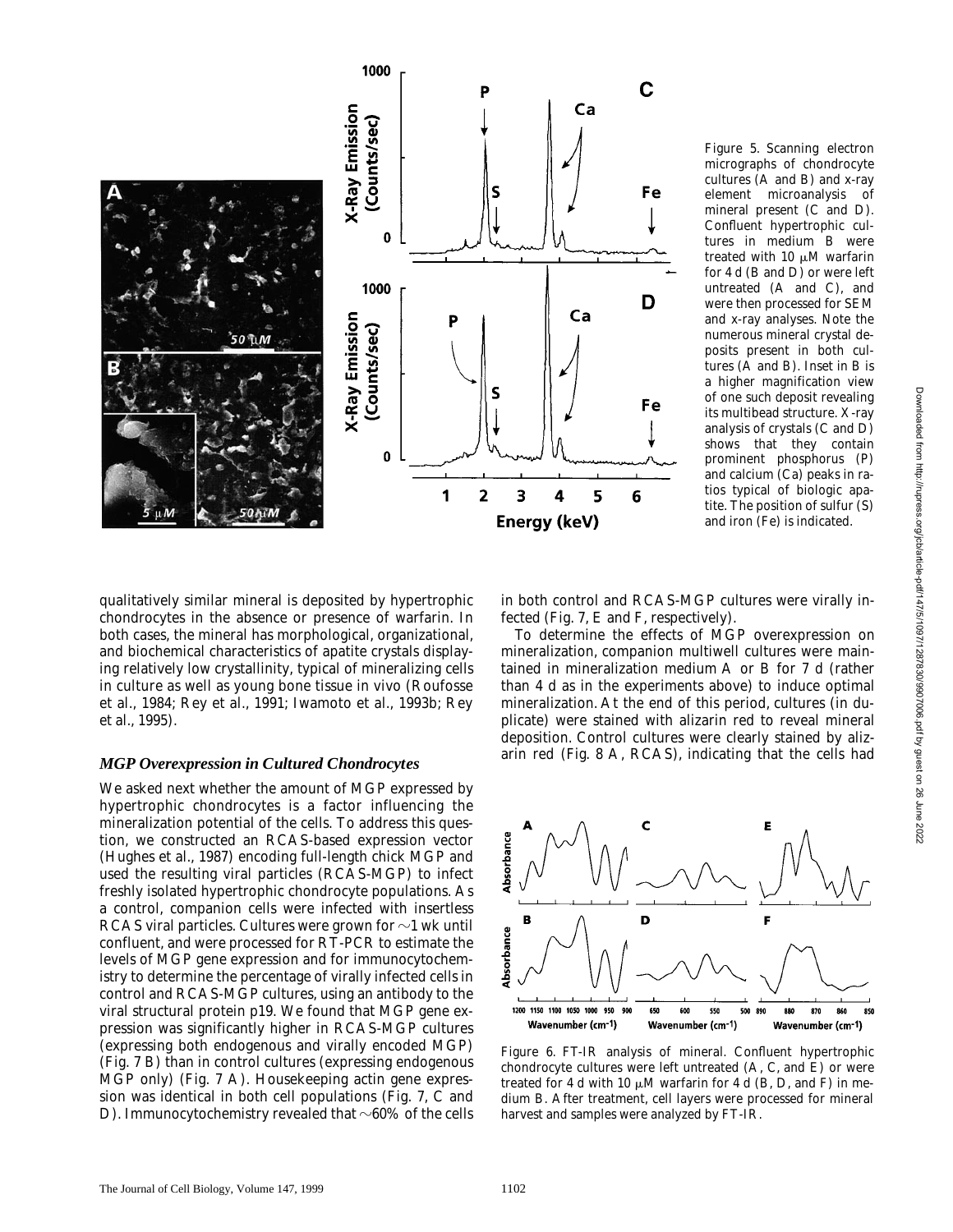

*Figure 7.* RT-PCR and immunocytological analyses of chondrocyte cultures. Freshly isolated cephalic sternal chondrocytes infected with control viral particles (RCAS) or viral particles encoding MGP (RCAS-MGP) were grown for  $\sim$ 1 wk in medium A. Cultures were processed for RT-PCR analysis of MGP (A and B) and  $\beta$ -actin (C and D) expression or for immunocytochemical determination of virally infected cells (E and F), using an antibody to the viral protein p19. Note that infected cells are dark/black, whereas uninfected cells are light gray.

mineralized their matrix and that infection by insertless virus had no deleterious effect on mineralization. In comparison, cultures infected with the RCAS-MGP virus exhibited significantly reduced alizarin red staining (Fig. 8 B, RCAS-MGP). When control cultures were treated with 10  $\mu$ M vitamin K1 or K2 for the last 7 d of culture, mineralization was also reduced (Fig. 8, C and E, RCAS); indeed, when RCAS-MGP cultures were similarly treated with vitamin K, mineralization was completely prevented (Fig. 8, D and F, RCAS-MGP).

#### *MGP Overexpression In Vivo*

We asked next whether MGP overexpression in the developing chick limb would have similar inhibitory effects on the mineralization process of long bones. A small pellet of fibroblasts producing RCAS-MGP or control RCAS viruses was implanted in the vicinity of the mesenchymal condensations of tibia and fibula present in stage 22–23 (day 3.5–4.0) chick embryo hindlimb buds. We aimed to infect only these skeletal elements and to use uninfected femur and tarsal elements as an internal control. Embryos were reincubated until day 10–12, and longitudinal sections through the entire legs were prepared and processed for histology, histochemistry, and in situ hybridization. Analysis of alizarin red–stained sections from control day 12 embryo showed that the femur (fe), tibia (ti), and tarsal (ta) elements displayed their typical elongated morphology, and that their alizarin red staining diaphyses were undergoing mineralization and ossification (Fig. 9 A). In contrast, in RCAS-MGP–infected embryos, the tibia failed to stain with alizarin red (Fig. 9 B); unexpectedly, the tibia was also significantly shorter and broader than the control.

These changes were limited to the tibia since femur and tarsal elements in the RCAS-MGP leg were normal and stained with alizarin red (Fig. 9 B). Higher magnification analysis of alizarin red–stained or hematoxylin/eosin– stained sections showed that the diaphysis of control tibia contained hypertrophic mineralizing cartilage (Fig. 9 E, arrowhead) and endochondral bone (not shown), was surrounded by a mineralized intramembranous bone collar (Fig. 9, C and E, arrow), and was being invaded by marrow cells (Fig. 9 E, double arrow). In contrast, the diaphysis of RCAS-MGP tibia was entirely cartilaginous (Fig. 9, D and F). There was no evidence of erosion or invasion by marrow cells, and there was a lack of a bone collar (Fig. 9 D, arrow). In addition, the diaphyseal chondrocytes were not fully hypertrophic (Fig. 9 F, arrowheads) and displayed average cell diameters smaller than those in the control (Fig. 9 E).

To confirm and extend these observations, we carried out in situ hybridization on similar longitudinal sections of day 12 control (Fig. 10, A–C) and RCAS-MGP (Fig. 10, D–F) tibia, using probes encoding cartilage characteristic type II and X collagens and MGP. It should be noted that, because of their different lengths, about one half of the control tibia is shown in Fig. 10, A–C, whereas the entire RCAS-MGP tibia is shown in Fig. 10, D–F. In control tibia (Fig. 10 A), transcripts encoding type II collagen were abundant in the epiphyseal articular layer and underlying growth plate containing proliferating, prehypertrophic, and hypertrophic chondrocytes; the transcripts were reduced in late posthypertrophic chondrocytes (Fig. 10 A), as reported previously (Leboy et al., 1988; Iyama et al., 1991). Transcripts encoding type X collagen, a product typical of hypertrophic chondrocytes, were abundant in hypertrophic and posthypertrophic chondrocytes (Fig. 10 B). MGP transcripts displayed more complex patterns reminiscent of those seen in mouse embryos (Luo et al., 1997; Komori et al., 1997); they were prominent in the articular layer (Fig. 10 C, arrow), in proliferating/prehypertrophic chondrocytes along the lateral side of tibia (Fig. 10 C, double arrowhead), and in posthypertrophic chondrocytes (Fig. 10 C, double arrow). Notably, MGP transcripts were essentially undetectable in the entire hypertrophic zone, either along its lateral side (Fig. 10 C, arrowhead) or its central region.

However, in the RCAS-MGP tibia, the type II collagen transcripts were equally abundant from epiphysis to diaphysis (Fig. 10 D) and the type X collagen transcripts were quite scarce (Fig. 10 E). This indicated that the respective downregulation and upregulation of these two genes, normally associated with chondrocyte hypertrophy, had not occurred and that chondrocyte maturation had indeed been inhibited. As expected, MGP transcripts were very prominent and present throughout tibia and neighboring tissues, reflecting the presence of both endogenous and virally derived transcripts (Fig. 10 F).

## *Discussion*

The results of the study provide clear evidence that MGP roles in endochondral ossification are under tight cellular control. In hypertrophic chondrocyte cultures, interference with GLA residue synthesis by warfarin treatment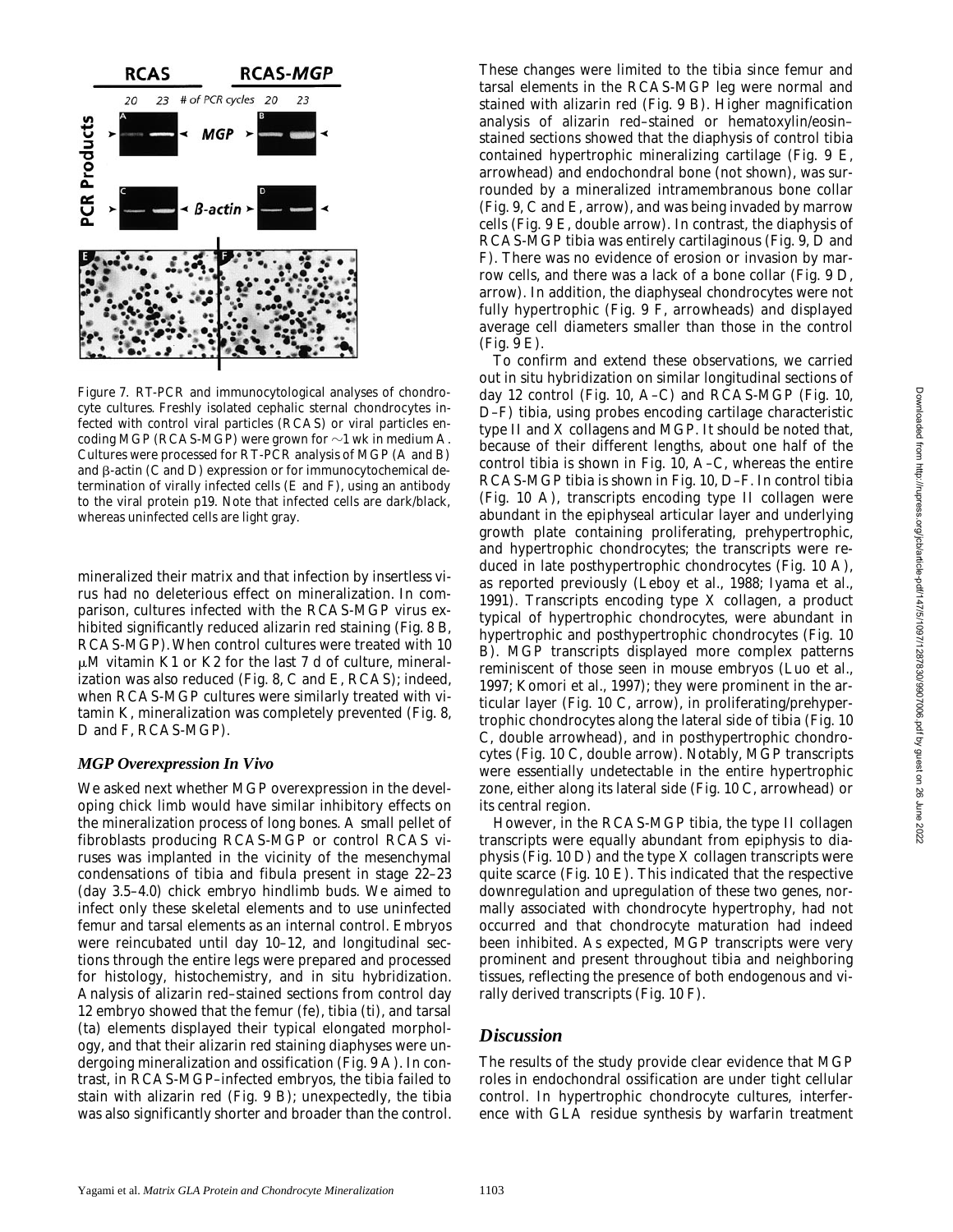

*Figure 8.* Histochemical determination of mineral in control (RCAS) and MGP-overexpressing (RCAS-MGP) cultures. Cultures similar to those described in Fig. 7 legend were grown for  $\sim$ 2 wk until confluent. Cultures (in duplicate) were grown for an additional 7 d in medium A in the absence (none) or presence of 10  $\mu$ M vitamin K1 or K2. At the end of the treatment, cultures were stained with alizarin red to reveal mineralization.

causes rapid and extensive mineralization; in immature chondrocyte cultures, a similar treatment does not cause mineralization. This differential response is not simply because of differences in MGP levels, since there is little difference in the levels of MGP gene expression in the two cell populations. We find also that mineral deposited by

hypertrophic cells in the absence or presence of warfarin treatment is qualitatively similar and represents biological apatite. We infer from this observation that MGP mainly controls the degree of mineralization, rather than the quality or type of mineral deposited. Last, we find that virally driven overexpression of MGP in cultured hypertrophic chondrocytes causes a marked decrease in mineralization. This finding lends further strength to the inhibitor studies, and indicates that in mineralization-competent cells, the amount of MGP plays a critical role in the mineralization process. As might be expected, MGP overexpression in the limb bud in vivo causes a marked reduction in mineralization. However, we did not anticipate to also observe that such overexpression delays chondrocyte maturation, causes shortening and broadening of the skeletal elements, and blocks both endochondral and intramembranous ossifications. This data provides new evidence that MGP roles in skeletogenesis may extend beyond the regulation of mineralization.

#### *GLA-containing Proteins and Mineralization*

In our inhibitor studies, we examined the effects of warfarin on the mineralization of hypertrophic chondrocytes under two conditions, medium A and medium B. In earlier investigations, we showed that both conditions induce expression of many cellular activities associated with the terminal mineralization phase of maturation, including increased APase activity, decreased type X collagen gene expression, and shifts in energy metabolism (Leboy et al.,



*Figure 9.* Histological analyses of the effects of MGP overexpression on limb long bone development. In the control limb, femur (fe), tibia (ti), and tarsal (ta) elements display normal elongated morphology (A). Their diaphyses stain positively with alizarin red (A), are surrounded by an intramembranous bone collar (C and E, arrow), and display fully hypertrophic chondrocytes (E, arrowhead) and invading marrow cells (E, double arrow). In RCAS-MGP limb, tibia is completely cartilaginous and does not stain with alizarin red (B); its diaphysis lacks both a bone collar (D, arrow) and fully hypertrophic chondrocytes (F, arrowheads). Bars (A and B) 2.5 mm;  $(C-F)$  80  $\mu$ m.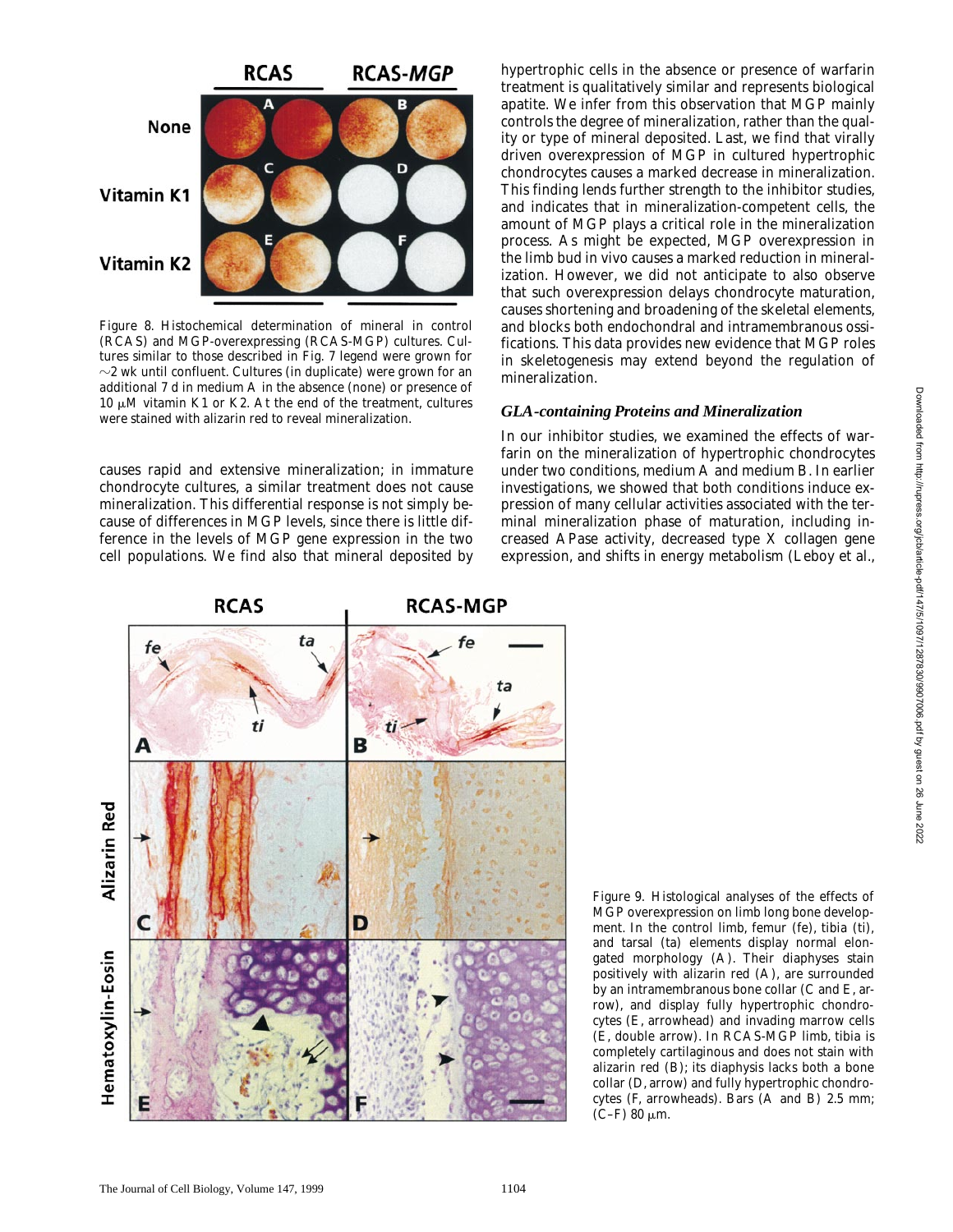

*Figure 10.* In situ hybridization analysis of gene expression patterns in control (A–C) and MGP-overexpressing (D–F) tibia. Only about half of the control tibia is shown in A-C, whereas the entire RCAS-MGP tibia is shown in D–F. Note in C the particularly strong MGP expression in articular layer (arrow), along the lateral side of the proliferative and prehypertrophic zones (double arrowheads), and in posthypertrophic zone (double arrow); barely detectable signal is seen throughout the hypertrophic zone (arrowhead). II, type II collagen; X, type X collagen. Art., articular layer; Prol., proliferative zone; Prehyp., prehypertrophic zone; and Posthyp., posthypertrophic zone. Bar,  $250 \mu m$ .

1989; Iwamoto et al., 1993b; Shapiro et al., 1994). We now show that in either condition, warfarin treatment does not elicit major changes in MGP expression, APase activity, or cell number. Thus, because the treatment enhances mineralization in both conditions, it is clear that the charged carboxyl groups by themselves serve as critical sites for the regulation of mineral deposition by MGP. A previous study showed that osteocalcin is expressed by hypertrophic sternal chondrocytes in culture (Neugebauer et al., 1995), suggesting that this protein and its carboxyl groups may also have contributed to the regulation of mineralization. Ongoing analyses of the absolute amounts, distribution, and timing of expression of osteocalcin and MGP should clarify the respective contributions of these proteins to mineralization in the hypertrophic chondrocyte cultures used here.

Effort was extended in evaluating the quality of the mineral formed in hypertrophic cell cultures. FT-IR analysis, SEM, x-ray microanalysis, and measurements of calcium/ phosphate ratios all show that the mineral deposited in the presence of warfarin treatment is indistinguishable from that deposited in untreated cultures and represents normal carbonate apatite. The only difference observed is that much more mineral is deposited in warfarin-treated cultures, lending support to our conclusion that a critical role of MGP is to control the initiation of mineralization and the amount of mineral deposited. This conclusion correlates well with previous pharmacological, biochemical, and genetic studies (Price, 1985; Romberg et al., 1986; Luo et al., 1997), indicating that MGP and other calcium-binding proteins act as strong inhibitors of the initiation phase of mineralization. Given the self-sustaining and self-promoting nature of the mineralization process, the presence of these strong inhibitors may be needed to restrict mineralization to the appropriate sites and times in the embryo and growing organism. Once the first seed crystals form, however, MGP and other calcium-binding proteins may have additional roles, including controlling size, rates of growth, directionality, and maturation of mineralization. A recent study has provided evidence that osteocalcin may have a role in mineral maturation in the growing animal (Boskey et al., 1998). These considerations and our findings reiterate the idea that mineralization is complex and that multiple mechanisms are needed to regulate it during embryogenesis and postnatal life.

How could MGP exert its control on the initiation phase of mineralization? Given its ability to bind calcium, the protein could simply serve as a competitor and limit the amount of calcium ions available to initiate calcification (Romberg et al., 1986). Mineralization is thought to ini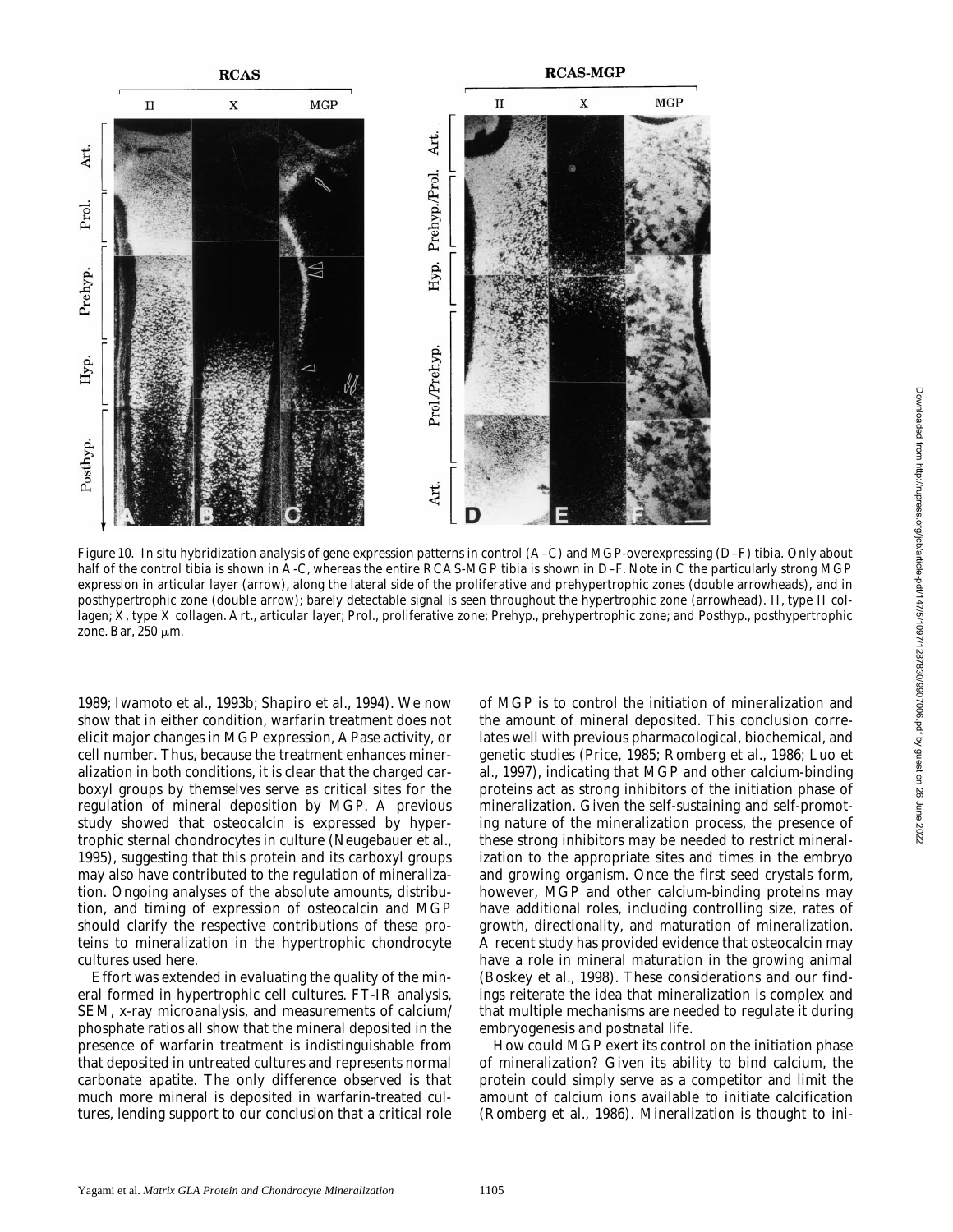tiate in matrix vesicles (Landis, 1986; Genge et al., 1989; Anderson, 1990; Kirsch and Wuthier, 1994) and/or at focal sites of proteoglycan accumulation (Hunter, 1987; Poole, 1991). MGP has actually been found to be associated with matrix vesicles isolated from articular and growth plate cartilage (Loeser et al., 1992). In this location, MGP would be in an ideal topographical position to inhibit or compete with calcium influx into the vesicle's lumen and inhibit the vesicle's capability to initiate mineralization. Likewise, MGP could limit the amount of calcium ions available for binding to focally accumulated proteoglycans. It is important to note that there are additional mechanisms limiting mineralization. For example, we have shown previously that there actually are two structurally and functionally distinct types of matrix vesicles produced by chondrocytes (Kirsch et al., 1997). Others have shown that the focal accumulations of proteoglycans are restricted to hypertrophic cartilage and are not common in cartilages not involved in mineralization (Poole, 1991). Thus, MGP is part of multiple mechanisms that serve to control mineralization and allow it to occur only at appropriate sites, times, and levels in the organism.

This conclusion correlates well with the phenotype of MGP-null mice (Luo et al., 1997). Lack of MGP was found to lead to excessive or ectopic mineralization of specific tissues and structures such as the growth plate, aorta, and tracheal rings. However, articular cartilage, a tissue rich in MGP (Hale et al., 1988), was not reported to be abnormally mineralized. Clearly, this tissue must possess multiple means by which mineralization is prevented, even in the absence of MGP. Multiple inhibitory means must also characterize the immature chondrocytes used in our study, which do not mineralize their matrix once treated with warfarin. On the other hand, susceptible tissues such as blood vessels must possess a strong potential to mineralize, and will do so simply in the absence of MGP. This would account for the relatively high frequency with which arteries undergo pathological calcification in conditions such as atherosclerosis (Bostrom et al., 1995).

#### *MGP Gene Expression, Chondrocyte Maturation, and Ossification*

Our in vivo data show that virally driven misexpression of MGP causes severe alterations of limb skeletogenesis. We find that the MGP-overexpressing tibia is shorter and wider than its normal counterpart, and the maturation process of growth plate chondrocytes is severely inhibited. In addition, the diaphysis fails to be invaded by bone and marrow progenitor cells, to undergo endochondral ossification, and to be surrounded by an intramembranous bone collar. Interestingly, it was found in MGP-null mice that the growth plates of limb skeletal elements are not only more mineralized than those present in control animals, but are also disorganized and lack characteristic chondrocyte columns (Luo et al., 1997). It is clear that absence or overexpression of MGP are both incompatible with the normal processes of chondrocyte maturation, cartilage mineralization, and ossifications.

It was shown previously in mouse embryo limb skeletal elements that the normal gene expression pattern of MGP is very complex (Komori et al., 1997; Luo et al., 1997); MGP expression is low in the proliferative zone of growth plate, strong in the prehypertrophic zone, low again in the hypertrophic zone, and strong again in the posthypertrophic mineralizing zone (Komori et al., 1997; Luo et al., 1997). We show here that the MGP gene expression pattern in chick growth plates is equally complex. The significance and biological consequences of these highly distinctive patterns of expression have remained largely unclear. In view of the results shown here and those in the MGPnull mouse study, it is conceivable that the MGP expression patterns may not only be related to mineralization, but may also have roles in chondrocyte and cartilage development. In particular, the downregulation of MGP gene expression in zones of the growth plate, and in the hypertrophic zone in particular, may actually be required for chondrocyte maturation and the emergence of hypertrophic chondrocytes. By maintaining constant MGP expression and preventing modulations of expression, the virally driven MGP misexpression may have blocked the cells at more immature stages and inhibited their further development into hypertrophic cells. The absence of fully hypertrophic chondrocytes would explain the lack of both endochondral ossification and invasion by bone and marrow progenitor cells, since only hypertrophic mineralizing cartilage can serve as a substrate for these processes. The absence of fully hypertrophic chondrocytes would also account for the reduction in skeletal element length since hypertrophy is the main determinant of longitudinal growth (Hunziker, 1994). The lack of a diaphyseal intramembranous bone collar is harder to explain. It may be a direct consequence of widespread virally driven MGP expression acting on perichondrial tissues and inhibiting their differentiation into osteoblasts. Alternatively, it may be an indirect consequence of the failure of cartilage to become fully hypertrophic; it was suggested long ago that cartilage and perichondrial tissues are characterized by mutual interdependence and interactions, and that alterations in one tissue may have developmental repercussions in the other tissue (Fell, 1925; Thorogood, 1983). Whatever the explanation, the absence of an intramembranous bone collar would account for the increased width of the MGP-overexpressing skeletal element, given that the collar has a primary role in regulating the diameter of the shaft in developing long bones.

We do not know yet how MGP exerts influences on chondrocyte and cartilage maturation beyond its roles in mineralization. MGP may act via mechanisms independent of its ability to bind calcium and apatite, i.e., mechanisms unrelated to those involved in mineralization. Alternatively, MGP may again use its calcium binding ability to influence chondrocyte maturation. A previous study provides indirect support for the latter possibility. It was found that increases in extracellular calcium concentrations selectively induce expression of type X collagen in chondrocyte cultures (Bonen and Schmid, 1991). Because type X collagen is a marker of maturing and hypertrophic chondrocytes, the finding indicates that extracellular calcium can favor the hypertrophic program. A similar increase in available calcium could occur in zones of the growth plate with low MGP expression, such as the hypertrophic zone; in other words, low MGP gene expression may signify increased free calcium available for cellular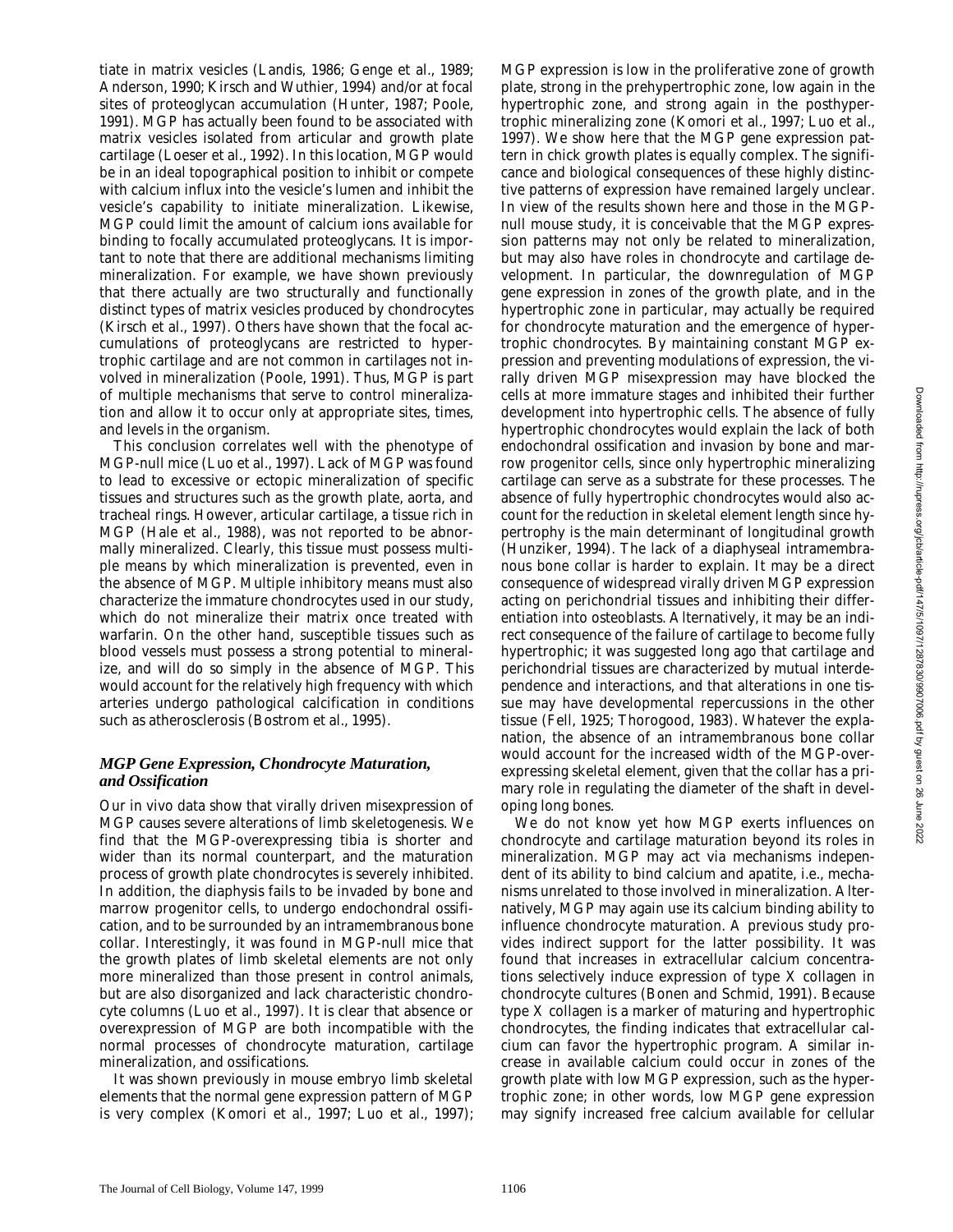#### activities and for promotion and completion of the chondrocyte maturation program.

We thank Mr. G. Harrison (University of Pennsylvania Dental School) for help with the x-ray microanalysis, and Mrs. E. Golden (University of Pennsylvania Dental School) for help with cell cultures.

This work was supported by the National Institutes of Health grant AR40833 (to M. Pacifici) and a research grant from Eisai Pharmaceutical Co., Ltd. (to M. Iwamoto).

Submitted: 2 July 1999 Revised: 8 October 1999 Accepted: 20 October 1999

#### *References*

- Anderson, H.C. 1990. Biology of disease-mechanism of mineral formation in bone. *In* Pathology Reviews. E. Rubin and J. Damjanov, editors. The Humana Press Inc., Clifton, NJ. 13–23.
- Barone, L.M., T.A. Owen, M.S. Tassinari, R. Bortell, G.S. Stein, and J.B. Lian. 1991. Developmental expression and hormonal regulation of the rat matrix GLA protein (MGP) gene in chondrogenesis and osteogenesis. *J. Cell. Biochem*. 46:351–365.
- Bonen, D.K., and T.M. Schmid. 1991. Elevated extracellular calcium concentrations induce type X collagen synthesis in chondrocyte cultures. *J. Cell Biol*. 115:1171–1178.
- Boskey, A.L., D. Stiner, S.B. Doty, I. Binderman, and P. Leboy. 1992. Studies of mineralization in tissue culture: optimal conditions for cartilage calcification. *Bone Min*. 16:11–36.
- Boskey, A.L., S. Gadaleta, C. Gundberg, S.B. Doty, P. Ducy, and G. Karsenty. 1998. Fourier transform infrared microspectroscopic analysis of bones of osteocalcin-deficient mice provides insight into the function of osteocalcin. *Bone.* 23:187–196.
- Bostrom, K., K.E. Watson, W.P. Stanford, and L.L. Demer. 1995. Atherosclerotic calcification: relation to developmental osteogenesis. *Am. J. Cardiol.* 75:88B–91B.
- Boyde, A., and I.M. Shapiro. 1980. Energy dispersive X-ray elemental analysis of isolated epiphyseal growth plate cartilage fragments. *Histochemistry*. 69: 85–94.
- Bronckers, A.L., S. Gay, M.T. Dimuzio, and W.T. Butler. 1985. Immunolocalization of gamma-carboxyglutamic acid containing proteins in developing rat bones. *Collagen Rel. Res*. 5:273–281.
- Dohi, Y., H. Ohgushi, S. Tabata, T. Yoshikawa, K. Dohi, and T. Moriyama. 1992. Osteogenesis associated with bone Gla protein gene expression in diffusion chambers by bone marrow cells with demineralized bone matrix. *J. Bone Min. Res.* 7:1173–1180.
- Ducy, P., C. Desbois, B. Boyce, G. Pinero, B. Story, C. Dunstan, E. Smith, J. Bonadio, S. Goldstein, C. Gundberg, A. Bradley, and G. Karsenty. 1996. Increased bone formation in osteocalcin-deficient mice. *Nature.* 382:448–452.
- Enomoto-Iwamoto, M., M. Iwamoto, Y. Mukadai, Y. Kawakami, T. Nohno, Y. Higuchi, S. Takemoto, H. Ohuchi, S. Noji, and K. Kurisu. 1998. Bone morphogenetic protein signaling is required for maintenance of differentiated phenotype, control of proliferation, and hypertrophy in chondrocytes. *J. Cell Biol*. 140:409–418.
- Fell, H.B. 1925. The histogenesis of cartilage and bone in the long bones of the embryonic fowl. *J. Morphol. Physiol.* 40:417–459.
- Feteih, R., M.S. Tassinari, and J.B. Lian. 1990. Effect of sodium warfarin on vitamin K-dependent proteins and skeletal development in the rat fetus. *J. Bone Min. Res*. 5:885–894.
- Furie, B., and B.C. Furie. 1988. The molecular basis of blood coagulation. *Cell.* 53:505–518.
- Gadaleta, S.J., N.P. Camacho, R. Mendelsohn, and A.L. Boskey. 1996. Fourier transform infrared microscopy of calcified turkey leg tendon. *Calcif. Tissue Int.* 58:17–23.
- Genge, B.R., L.N.Y. Wu, and R.E. Wuthier. 1989. Identification of phospholipid-dependent calcium-binding proteins as constituents of matrix vesicles. *J. Biol. Chem.* 264:10917–10921.
- Haines, R.W. 1975. The histology of epiphyseal union in mammals. *J. Anat*. 120: 1–25.
- Hale, J.E., J.D. Fraser, and P.A. Price. 1988. The identification of matrix Gla protein in cartilage. *J. Biol. Chem.* 263:5820–5824.
- Hall, B.K. 1971. Histogenesis and morphogenesis of bone. *Clin. Orthopaed*. 74: 249–268.
- Hall, J.G., R.M. Pauli, and K.M. Wilson. 1980. Maternal and fetal sequelae of anticoagulation during pregnancy. *Am. J. Med*. 68:122–140.
- Harrison, G., I.M. Shapiro, and E.E. Golub. 1995. The phosphatidylinositolglycolipid anchor on alkaline phosphatase facilitates mineralization initiation in vitro. *J. Bone Min. Res.* 10:568–573.
- Hauschka, P., J.B. Lian, D.C. Cole, and C.M. Gundberg. 1989. Osteocalcin and matrix Gla protein: vitamin K-dependent proteins in bone. *Physiol. Rev.* 69: 990–1047.
- Hughes, S.H., J.J. Greenhouse, C.J. Petropoulos, and P. Sutrave. 1987. Adaptor

plasmids simplify the insertion of foreign DNA into helper-independent retroviral vectors. *J. Virol.* 61:3004–3012.

- Hunter, G.K. 1987. An ion-exchange mechanism of cartilage cacification. *Connect. Tissue Res*. 16:111–120.
- Hunziker, E.B. 1994. Mechanisms of longitudinal bone growth and its regulation by growth plate chondrocytes. *Microsc. Res. Tech.* 28:505–519.
- Iwamoto, M., E.B. Golden, S.L. Adams, S. Noji, and M. Pacifici. 1993a. Responsiveness to retinoic acid changes during chondrocyte maturation. *Exp. Cell Res.* 205:213–224.
- Iwamoto, M., I.M. Shapiro, K. Yagami, A.L. Boskey, P.S. Leboy, S.L. Adams, and M. Pacifici. 1993b. Retinoic acid induces rapid mineralization and expression of mineralization-related genes in chondrocytes. *Exp. Cell Res*. 207:  $413 - 420$ .
- Iyama, K.-I., Y. Ninomiya, B.R. Olsen, T.F. Linsenmayer, R.L. Trelstad, and M. Hayashi. 1991. Spatiotemporal pattern of type X collagen gene expression and collagen deposition in embryonic chick vertebrae undergoing endochondral ossification. *Anat. Rec*. 229:462–472.
- Johnson-Wint, B., and S. Hollis. 1982. A rapid in situ deoxyribonucleic acid assay for determining cell number in culture and tissue. *Anal. Biochem*. 122: 338–344.
- Kirsch, T., and R.E. Wuthier. 1994. Stimulation of calcification of growth plate cartilage matrix vesicles by binding to type I and X collagens. *J. Biol. Chem.* 269:11462–11469.
- Kirsch, T., H.-D. Nah, I.M. Shapiro, and M. Pacifici. 1997. Regulated production of mineralization-competent matrix vesicles in hypertrophic chondrocytes. *J. Cell Biol.* 137:1149–1160.
- Komori, T., H. Yagi, S. Nomura, A. Yamaguchi, K. Sasaki, K. Deguchi, Y. Shimizu, R.T. Bronson, Y.-H. Gao, M. Inada, et al. 1997. Targeted disruption of Cbfa1 results in a complete lack of bone formation owing to maturational arrest of osteoblasts. *Cell.* 89:755–764.
- Kost, T.A., N. Theodorakis, and S.H. Hughes. 1993. The nucleotide sequence of the chick cytoplasmic beta-actin gene. *Nucleic Acids Res*. 11:8287–8301.
- Koyama, E., J.L. Leatherman, S. Noji, and M. Pacifici. 1996. Early chick limb cartilaginous elements possess polarizing activity and express hedgehogrelated morphogenetic factors. *Dev. Dyn.* 207:344–354.
- Landis, W.J. 1986. A study of calcification of the leg tendons from the domestic turkey. *J. Ultrastruct. Mol. Struct. Res*. 94:217–238.
- Leboy, P.S., I.M. Shapiro, B.D. Uschmann, O. Oshima, and D. Lin. 1988. Gene expression in mineralizing chick epiphyseal cartilage. *J. Biol. Chem*. 263: 8515–8520.
- Leboy, P.S., L. Vaias, B. Uschmann, E. Golub, S.L. Adams, and M. Pacifici. 1989. Ascorbic acid induces alkaline phosphatase, type X collagen, and calcium deposition in cultured chick chondrocytes. *J. Biol. Chem*. 264:17281– 17286.
- Loeser, R., C.S. Carlson, H. Tulli, W.G. Jerome, L. Miller, and R. Wallin. 1992. Articular-cartilage matrix  $\gamma$ -carboxyglutamic acid-containing protein. *Biochem. J.* 282:1–6.
- Luo, G., R. D'Souza, D. Hogue, and G. Karsenty. 1995. The matrix Gla protein gene is a marker of the chondrogenic cell lineage during mouse development. *J. Bone Min. Res.* 10:325–334.
- Luo, G., P. Ducy, M.D. McKee, G.J. Pinero, E. Loyer, R.R. Behringer, and G. Karsenty. 1997. Spontaneous calcification of arteries and cartilage in mice lacking matrix GLA protein. *Nature.* 386:78–81.
- Manolagas, S.C., and R.L. Jilka. 1995. Mechanisms of disease: bone marrow, cytokines, and bone remodeling. Emerging insights into the pathogenesis of osteoporosis. *N. Engl. J. Med*. 332:305–311.
- Mark, M.P., W.T. Butler, C.W. Prince, R.D. Finkelman, and J.-V. Ruch. 1988. Developmental expression of 44-kDa bone phosphoprotein (osteopontin) and bone  $\gamma$ -carboxyglutamic acid (Gla)-containing protein (osteocalcin) in calcifying tissues of rat. *Differentiation.* 37:123–136.
- McGee-Russel, S.M. 1958. Histochemical method for calcium. *J. Histochem. Cytochem.* 6:22–42.
- Munroe, P.B., R.O. Plgunturk, J.-P. Fryns, L.V. Maldergem, F. Ziereisen, B. Yuksel, R.M. Gardiner, and E. Chung. 1999. Mutations in the gene encoding the human matrix Gla protein cause Keutel syndrome. *Nat. Genet*. 21:142–144.
- Neugebauer, B.M., M.A. Moore, M. Broess, L.C. Gerstenfeld, and P.V. Hauschka. 1995. Characterization of structural sequences in the chicken osteocalcin gene; expression of osteocalcin by maturing osteoblasts and by hypertrophic chondrocytes in vitro. *J. Bone Min. Res*. 10:157–163.
- Pacifici, M., E.B. Golden, S.L. Adams, and I.M. Shapiro. 1991a. Cell hypertrophy and type X collagen synthesis in cultured articular chondrocytes. *Exp. Cell Res*. 192:266–270.
- Pacifici, M., E.B. Golden, M. Iwamoto, and S.L. Adams. 1991b. Retinoic acid treatment induces type X collagen gene expression in cultured chick chondrocytes. *Exp. Cell Res.* 195:38–46.
- Poole, A.R. 1991. The growth plate: cellular physiology, cartilage assembly and mineralization. *In* Cartilage: Molecular Aspects. B. Hall and S. Newman, editors. CRC Press, Boca Raton, FL. 179–211.
- Poser, J.W., and P.A. Price. 1979. A method for decarboxylation of  $\gamma$ -carboxyglutamic acid in proteins. Properties of the decarboxylated  $\gamma$ -carboxyglutamic acid protein from calf bone. *J. Biol. Chem*. 254:431–436.
- Price, P.A. 1985. Vitamin K-dependent formation of bone Gla protein (osteocalcin) and its function. *Vitam. Horm.* 42:65–108.
- Price, P.A. 1989. Gla-containing proteins of bone. *Conn. Tissue Res.* 21:51–60. Price, P.A., M.K. Williamson, T. Haba, R.B. Dell, and W.S. Lee. 1982. Exces-